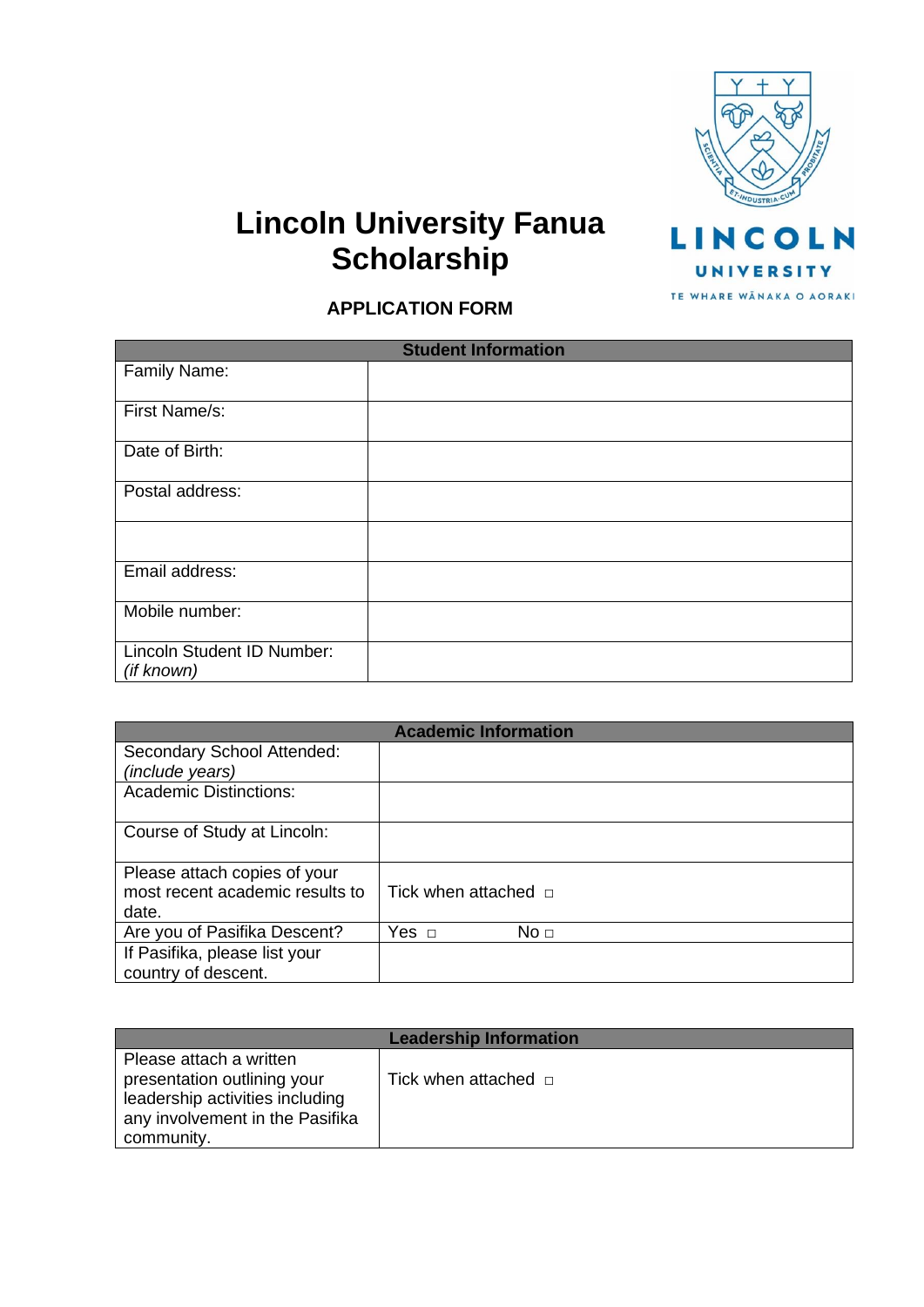| <b>Financial Information</b>  |                                              |         |  |
|-------------------------------|----------------------------------------------|---------|--|
| Please indicate your intended | Student Allowance □<br><b>Student Loan</b>   |         |  |
| means of financial support.   | Parental support $\Box$ Part-time employment | □ Other |  |
| Mark all boxes that apply.    | (Please give details)                        |         |  |

#### **References**

Please submit two confidential letters of reference with your application. Referees must be able to comment on your link to your iwi or Pasifika heritage. Ask the referees to return their references directly to the Scholarships Office.

Please provide the name, title, address, phone number and email address of your two referees:<br>Referee 1: <br>Referee 2: Referee 1:

| <b>Declaration:</b><br>I declare that the information contained in and provided in connection with this application is<br>true and correct. I acknowledge that giving false or misleading information is a serious<br>offence. |       |  |  |  |
|--------------------------------------------------------------------------------------------------------------------------------------------------------------------------------------------------------------------------------|-------|--|--|--|
| Signature:                                                                                                                                                                                                                     | Date: |  |  |  |

#### **Please submit your application to the Lincoln University Scholarships Office no later than 15 August or 31 March.**

Candidates shall submit applications directly to one of the following addresses:

Email: [scholarships@lincoln.ac.nz](mailto:scholarships@lincoln.ac.nz)

Scholarships Office Lincoln University PO Box 85084 Lincoln 7647

Phone: (03) 423-0044 Website: [www.lincoln.ac.nz/scholarships](http://www.lincoln.ac.nz/scholarships)